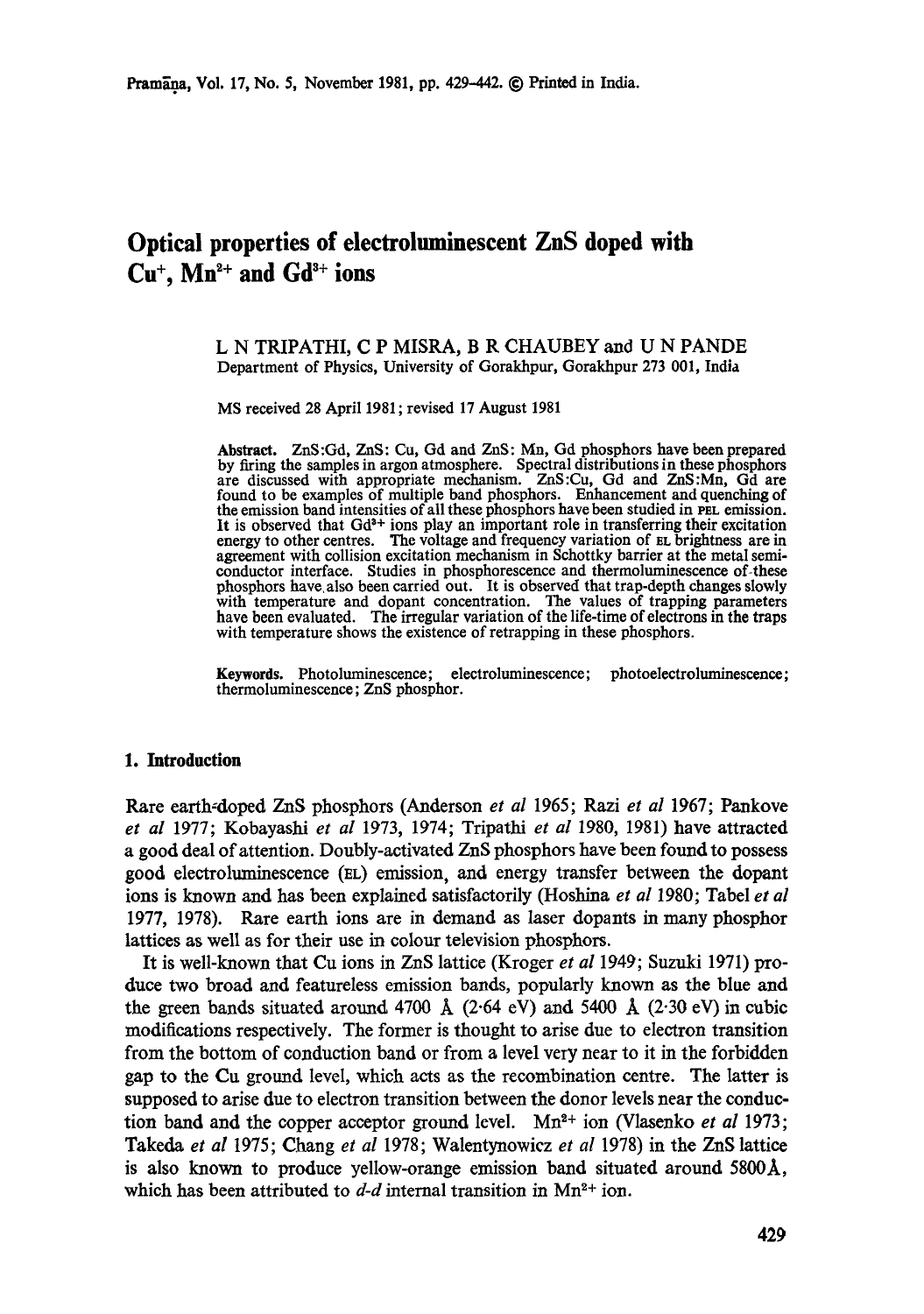In the present investigation we have made an attempt to study the photoluminescence (PL), electroluminescence (EL), photoelectroluminescence (PEL), phosphorescence and thermoluminescence in ZnS :Gd, ZnS:(Cu, Gd) and ZnS:(Mn, Gd) phosphors. The purpose of this paper is also to ascertain in what way does the introduction of  $Gd^{3+}$  ion together with  $Cu^{+}$  and  $Mn^{2+}$  into ZnS lattice affect the self-activated (SA) emission.

## **2. Experimental**

Luminescent grade ZnS powder was mixed with appropriate amounts of GdCl<sub>3</sub>,  $Cu(CH<sub>3</sub>COO)<sub>2</sub>$ , MnCl<sub>2</sub>·4H<sub>2</sub>O so as to obtain ZnS:Gd, ZnS:(Cu, Gd) and ZnS:(Mn, Gd) respectively. Five ml of pure distilled water and about  $0.5\%$  pure sulphur by weight of ZnS were added to each phosphor in a silica crucible and the resulting slurries were well stirred and dried in an oven at 300°C. All the samples were fired at  $1000^{\circ}$ C for 40 min in an inert atmosphere of flowing argon gas in a silica tubular furnace. Separate firing was done for ZnS:Gd, ZnS:(Cu, Gd) and ZnS:(Mn, Gd) and a number of these phosphors containing different percentage of activator and coactivator were prepared. No flux was used in any of the phosphors. To study the photoluminescent emission the phosphors were coated in thin layers to a piece of black card-board by means of a non-luminescent binder (quickfix). Samples were excited by  $3650$  Å radiation from a high pressure mercury discharge lamp.

For EL emission a parallel plate sandwich type cell was arranged. One plate of the cell was a transparent conducting glass plate and the other an uniform flat aluminium plate. A thin (about 10  $\mu$ ) mica sheet was laid on the aluminium plate over which a suspension of the phosphor in castor oil was spread. The conducting glass plate was placed on the phosphor and gently pressed to avoid air bubble in the phosphor layer. The conducting side of the glass plate was in contact with the phosphor. Total thickness of the cell was around 100  $\mu$ .

An audio frequency oscillator coupled to a wide band amplifier capable of giving voltages up to 750 volts (rms) was used to excite the phosphor. The frequency of the AC field could be varied from 50 Hz to 20 kHz.

For detecting the intergrated light output from the EL cell and also the spectral distribution of the emitted light, an RCA IP 21 photomultiplier tube having S-4 response was used. The photomultiplier was operated using a highly stabilised DC power supply giving voltages up to 1250 volts. The output terminal of the multiplier was connected to a sensitive multiflex galvanometer whose current sensitivity was of the order of  $10^{-9}$  amp/mm.

A constant deviation type monochromator was used to analyse the spectral distribution of the light from the EL cell and also the photoluminescent emission from the phosphors. The photomultiplier was placed at the focal plane of the spectrograph. The spectrum was scanned by rotating the wavelength drum of the monochromator.

The samples were excited for 5 min by 3650 Å radiation and the decay intensity was then recorded at different times and temperatures. When the decay intensity became negligibly small the sample was heated at a linear rate to study thermoluminescence behaviour.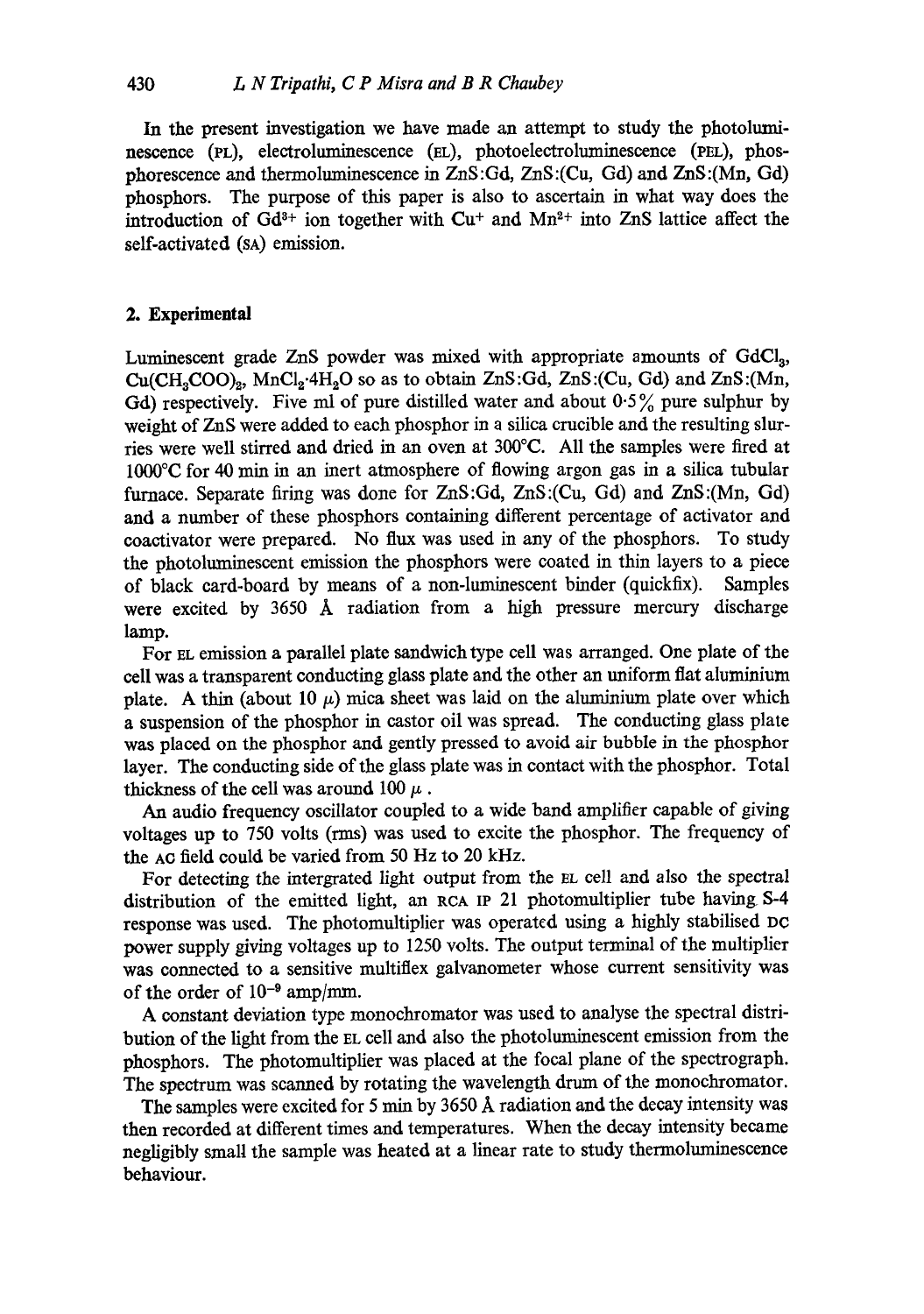## **3. Results**

## 3.1 *PL spectra*

In ZnS:Gd maximum emission at 5100  $\AA$  is found for Gd concentration of 0.05% by weight. The position of peak shifts towards higher wavelength side when the concentration of  $Gd^{3+}$  ions increases (figure 1). A blue band at 4700 Å also appears as a shoulder of green band.

In ZnS:Cu, Gd phosphors, two peaks---the blue peak around 4700 Å and the green peak at 5300  $\AA$ —have been observed in the PL spectra (figure 1). The peaks gradually shift towards the shorter wavelength side on increasing the concentration of both activators.

In ZnS:(Mn, Gd) a brilliant yellow-orange emission is found at 5800 A for higher concentrations of Mn<sup>2+</sup> ions (2%, 1%, 0.5%, 0.2% by weight) and green emission around 5200 Å for lower concentration of Mn<sup>2+</sup> ions  $(0.1\%, 0.05\%, 0.01\%)$ . Another band around 7000  $\AA$  of medium intensity is invariably present in the samples at lower concentrations of Mn and Gd  $(0.1\% \, 0.05\%$  and  $0.01\%)$  as shown in figure 2. At  $0.2\%$  Mn and  $0.01\%$  Gd concentration there is one broad peak at 5200 Å and another one situated at 5800  $\AA$ . As the concentration of Mn ions is gradually increased, the green band loses its brightness and at the same time the orange band at 5800 A gains intensity so much so that at higher concentration of Mn, only the orange band is present and the green band is practically quenched (figure 2). Also at higher concentrations of Mn, concentration quenching takes place for the same green band.



Figure 1. PL spectra in ZnS:Gd for  $\Box$ , 0.01%;  $\Diamond$ , 0.05%;  $\Diamond$ , 0.1% Gd<sup>3+</sup> and in  $ZnS:Cu$ , Gd for  $\blacksquare$ , 0.01%;  $\nabla$ , 0.05%;  $\bullet$ , 0.1% Cu<sup>+</sup> and Gd<sup>3+</sup> concentrations.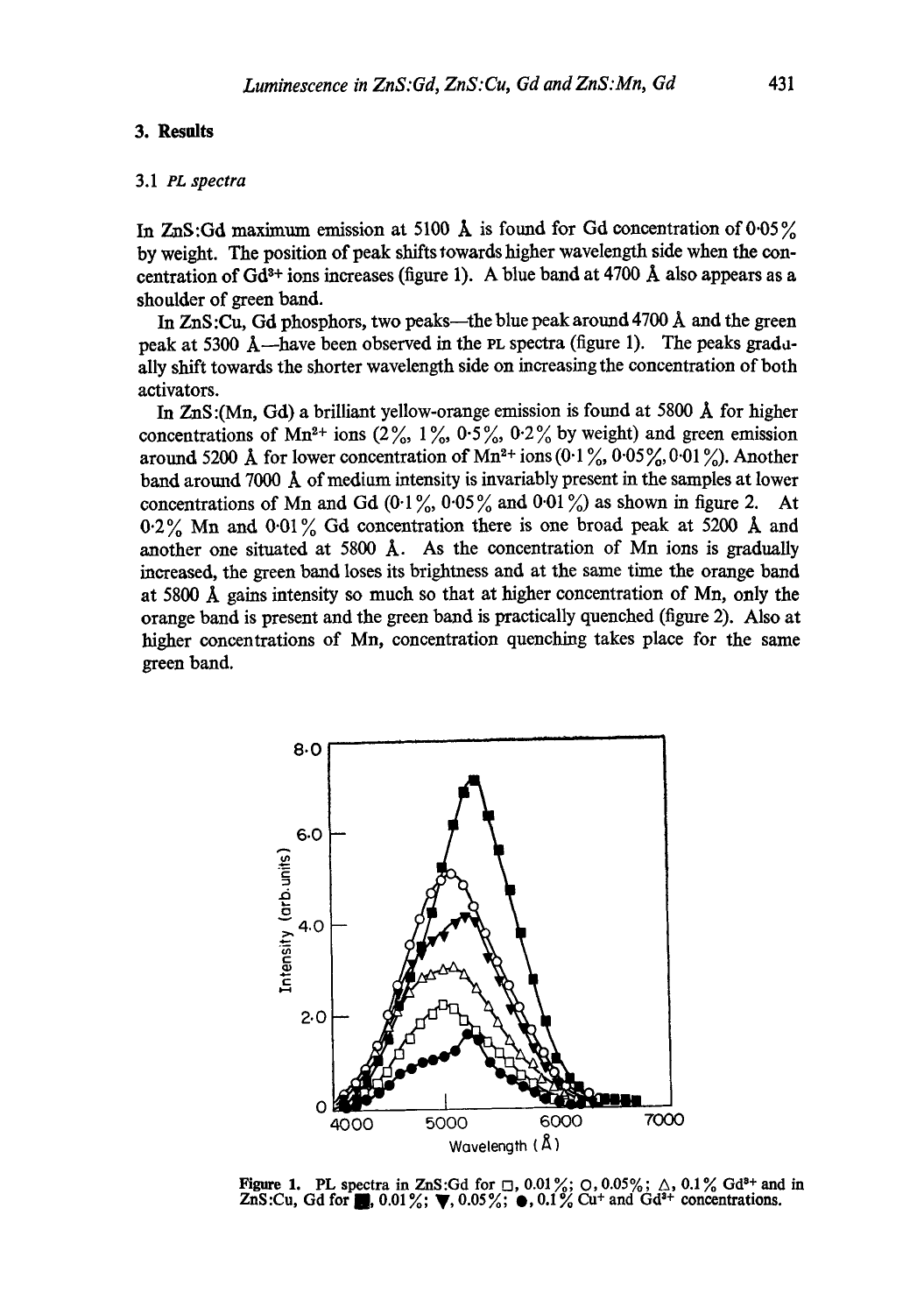

Figure 2. PL spectra in ZnS:Mn, Gd phosphors for  $\blacktriangle$ , Mn = 2%, Gd = 0.01%;  $\blacksquare$ , Mn = 1%; Gd = 0.05%;  $\triangle$ , Mn = Gd = 0.5%;  $\overline{O}$ , Mn = 0.2%; Gd = 0.01%; **e**,  $Mn = Gd = 0.1\%; \ \nabla$ ,  $Mn = Gd = 0.05\%;$  and  $\Box$ ,  $Mn = Gd = 0.01\%$  coneentrations.

#### 3.2 *EL spectra*

On Ac field excitation ZnS:Gd phosphor emits dominant green band at 5200  $\AA$ . This band may be correlated to 5100  $\AA$  band found in the PL spectra. This fact suggests that the same centres are responsible for emission of both the bands (figure 3). The EL emission in  $ZnS$ :Cu, Gd is located at a prominent band situated at 4700  $\AA$ for 0.05 and 0.1% of Cu<sup>+</sup> and Gd<sup>3+</sup> ions concentration. The band is sharp towards the shorter wavelength side. The peak position of this band remains stationary and does not change with frequency (figure 4). There is another strong band at 5300 Å for a still lower concentration of copper and gadolinium  $0.01\%$  (figure 5). The bands at 4700 and 5800  $\AA$  also make their appearance but with moderately strong brightness.

In  $ZnS:Mn$ , Gd the EL emission shows mainly the orange band at 5800  $\AA$  for higher percentage of Mn ions  $(2\%, 1\%, 0.5\%$  and  $0.1\%)$  (figure 6). At lower concentration of Mn (0.05%, 0.01%) also, the orange emission predominates while bands of medium weak intensity appear at 5300 Å and 4800 Å (figure 6). At 0.01 $\frac{9}{6}$ of Mn and Gd concentration, the EL spectra show the presence of a strong band at 5200 A appearing with suppressed intensity (figure 6).

#### 3.3 *Photoelectroluminescence*

The PEL of these phosphors shows enhancement and quenching of the emission bands simultaneously in different spectral regions. The orange emission band located at 5800 Å of ZnS:Mn, Gd at higher concentrations of Mn  $(2\%)$  is enhanced while at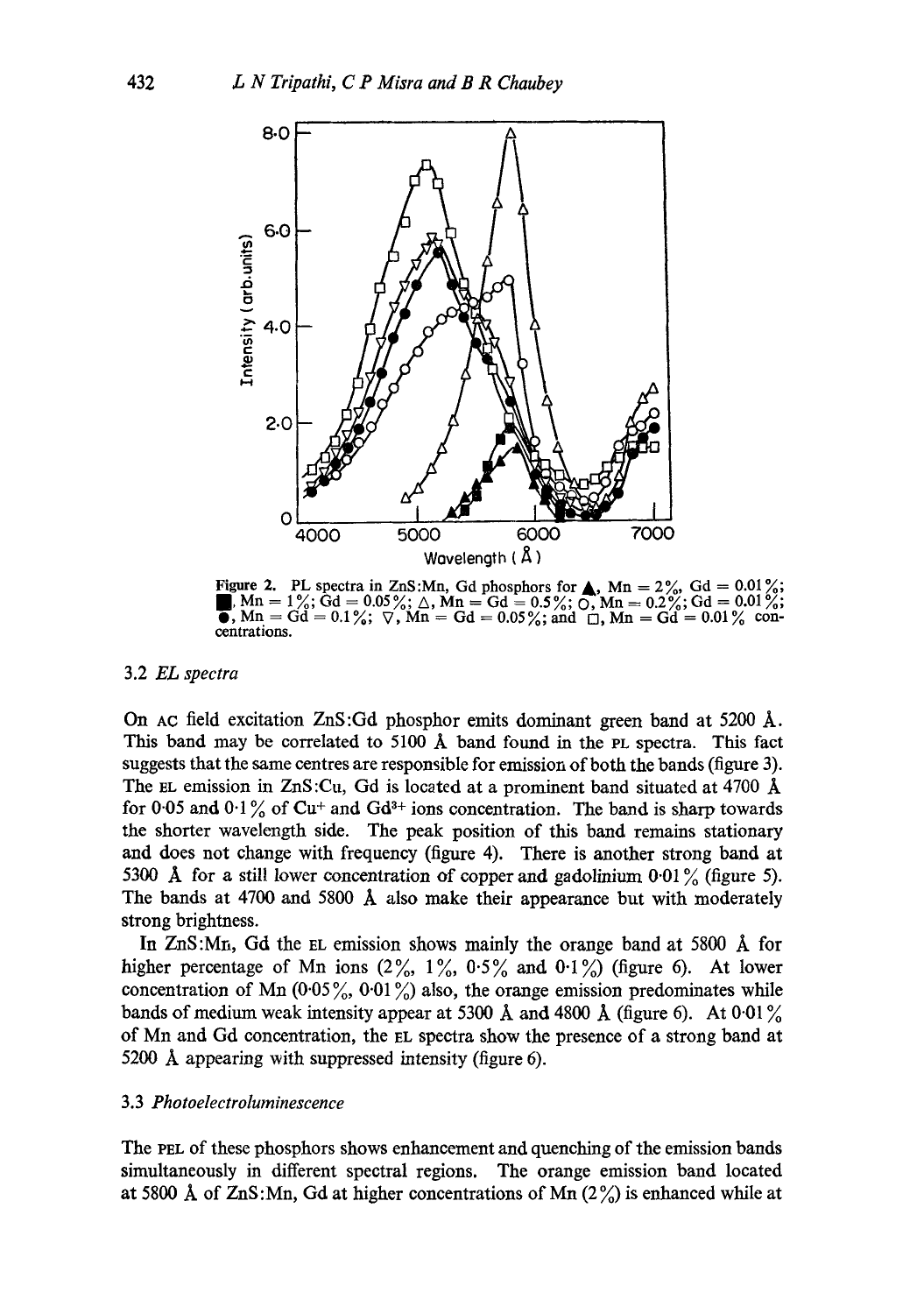

Figure 3. EL spectra in ZnS: Gd phosphors for  $0.1\%$  Gd<sup>3+</sup> at fixed 750 volts (rms) and different field frequencies  $-\triangle$ , 500 Hz;  $\triangle$ , 1 kHz;  $\bullet$ , 2 kHz and  $\bigcirc$ , 5 kHz.



Figure 4. EL spectra in ZnS:(Cu, Gd) phosphors at fixed 750 volts (rms) and different field frequencies. For 0.05% Cu<sup>+</sup> and Gd<sup>3+</sup> ions  $\circ$ , 50 Hz;  $\wedge$ , 500 Hz;  $\triangledown$ , 1 kHz and  $\Box$ , 2 kHz. For 0.1% Cu<sup>+</sup> and Gd<sup>3+</sup> ions  $\bullet$ , 50 Hz;  $\blacktriangle$ , 500 Hz  $\blacktriangledown$ , 1 kHz and  $\blacksquare$ , 2 kHz.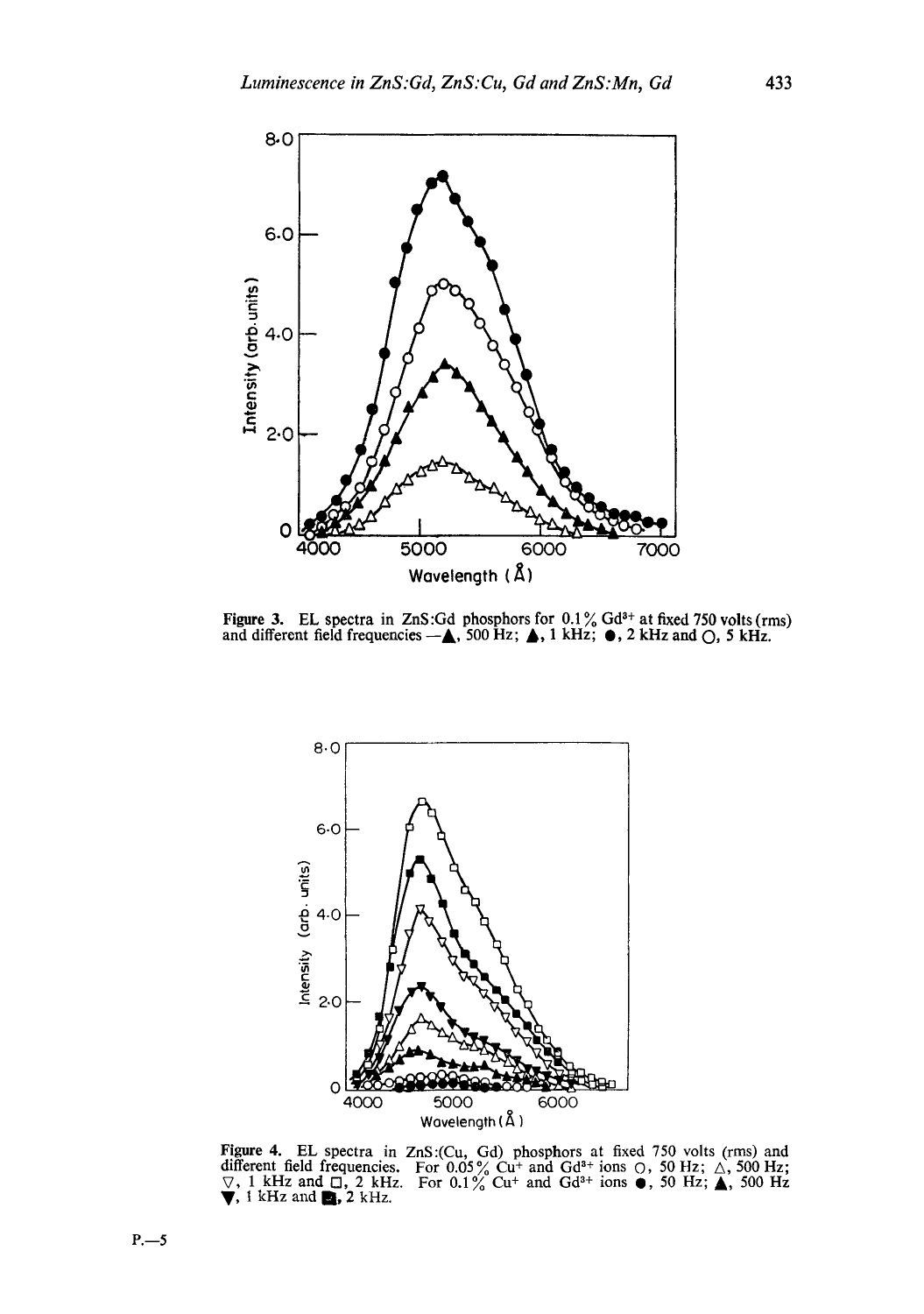

Figure 5. EL spectra in ZnS: Cu, Gd phosphor for  $0.01\%$  Cu<sup>+</sup> and, Gd<sup>3+</sup> ions at **750 volts (rms) and different field frequencies**  $\bullet$ **, 1 kHz;**  $\triangle$ **, 2 kHz;**  $\triangle$ , 3 kHz and **O, 5 kHz.** 



Figure 6. EL spectra in ZnS:Mn, Gd phosphors for different concentrations of activators as given below.

| <b>Symbols</b>                                                                                     |              |              |            |            |            |      |      |
|----------------------------------------------------------------------------------------------------|--------------|--------------|------------|------------|------------|------|------|
| Frequencies (kHz) at 750 volts (rms)<br>Conc. of Mn <sup>2+</sup> $(\%)$<br>Conc. of $Gd^{3+}(\%)$ | 0.01<br>0.01 | 0.05<br>0.05 | 0.1<br>0.1 | 0.2<br>0.1 | 0.5<br>0.5 | 0.05 | 0.01 |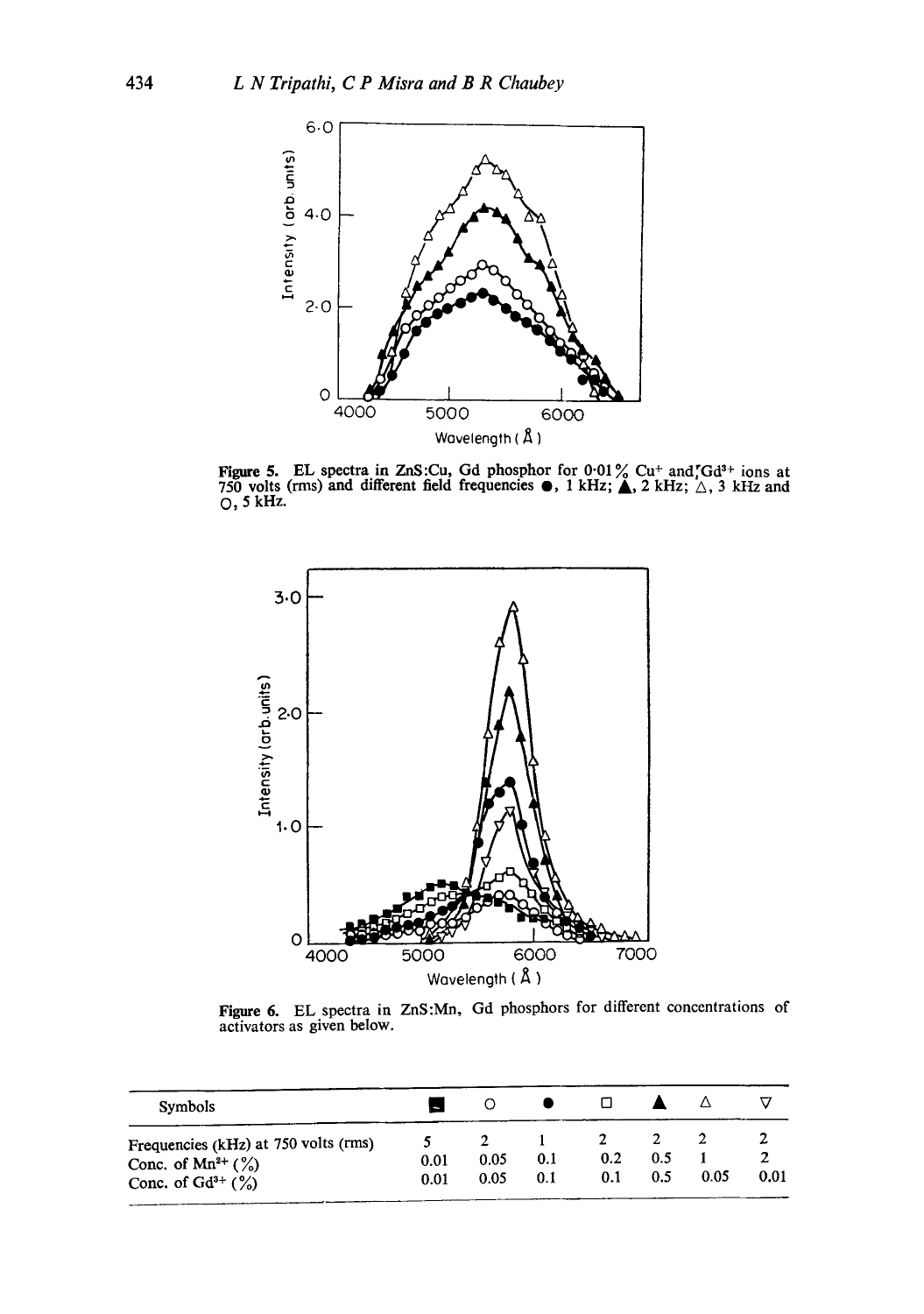

Figure 7. Variation of PL, EL and PEL emission intensities with exciting time (for EL  $f = 2$  kHz,  $V = 750$  volts (rms) and PL by 3650 Å radiations).

- (a) In ZnS:Mn, Gd, phosphors
	- ( $\bullet$ , O) Mn = 2%, Gd = 0.01% at 5800 Å
	- ( $\triangle$ ,  $\triangle$ ) Mn = Gd = 0.01% at 5200 Å
	- ( $\blacksquare$ ,  $\square$ ) Mn = Gd = 0.01% at 5800 Å
- **(b)** In ZnS:Gd and ZnS:Cu Gd, phosphors

( $\bullet$ , O) Gd = 0.1% at 5200 Å

- $({\blacktriangle}, \triangle)$  Cu = Gd = 0.1% at 5200 Å
- $\left(\blacksquare,\square\right)$  Cu = Gd = 0.1% at 4700 Å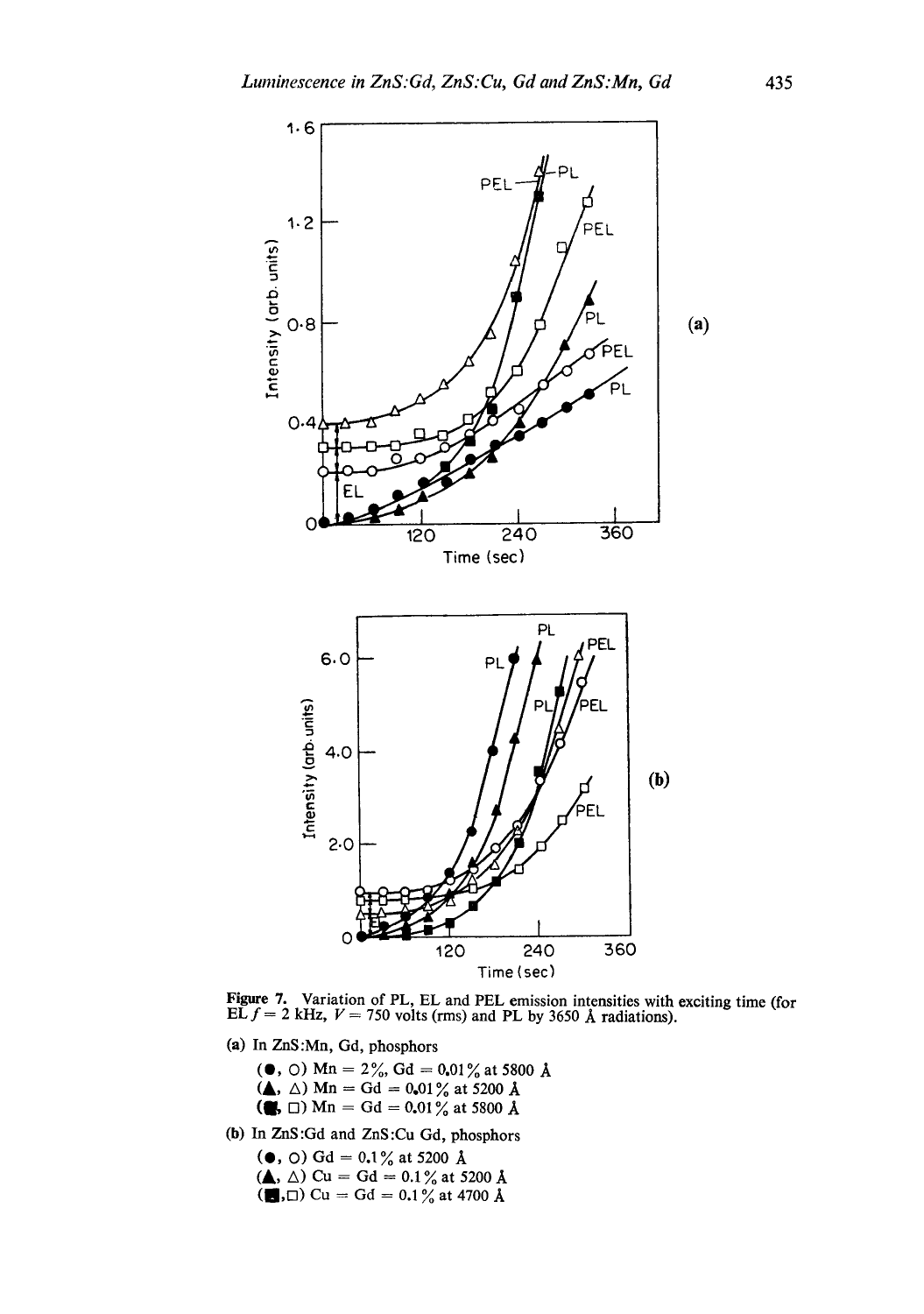

**8.** Voltage dependence of EL brightness for 0.05% concentration of action is in  $(A, \triangle)$  ZnS:Gd,  $(B, \square)$  ZnS:Cu, Gd and  $(\bullet, \bigcirc)$  ZnS:Mn, Cd phosphores dd frequencies 50 Hz $(A, \square, \bullet)$  and 2 kHz $(\triangle, \square, \bigcirc)$  respectively.



Figure 9. Frequency dependence of EL brightness at  $(\triangle, \triangle, \triangle)$  200 volts an  $(\triangle, \square, \square)$  300 volts (rms) for 0.05% concentrations in  $(\triangle, \triangle)$  ZnS:Gd,  $(\square, \square)$ <br>ZnS:Cu Gd and  $(\triangle, \cap)$  ZnS:Mn Gd phosphors.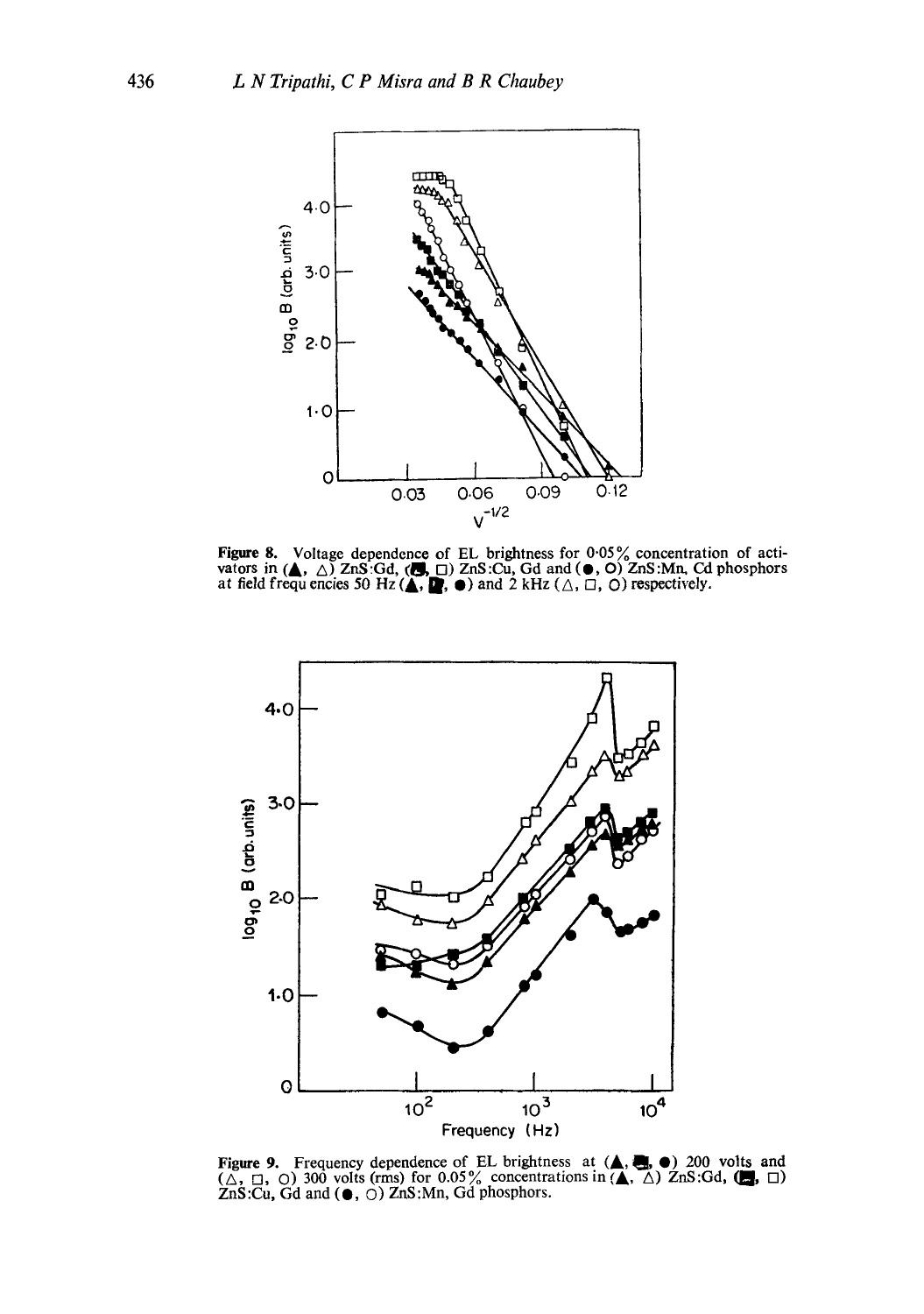lower concentrations (0.01%) this band is quenched and the band at 5200  $\AA$  is enhanced (figure 7a). In the case of ZnS :Gd and ZnS :Cu, Gd all the characteristic emission bands are quenched (figure 7b).

# 3.4 *Voltage and frequency dependence of EL brightness*

The log of brightness has been plotted against  $V^{-1/2}$  (V is the rms value of the applied voltage) for each phosphor. The plot is found to be a straight line (figure 8) obeying the relation (Tayler *et al* 1964; Zalm *et al* 1954)  $B = B_0 \exp(-b/V^{1/2})$  where  $B_0$ and b are constants.

Frequency dependence of EL brightness increases linearly with frequency between 200 Hz to 3 kHz (figure 9). A drop in EL brightness was observed within the frequency range 3 kHz to 5 kHz, and thereafter, the brightness shows an increasing trend.

# 3.5 *Phosphorescence decay*

Decay curves for ZnS:Gd, ZnS:Cu, Gd and ZnS:Mn, Gd phosphors at temperatures 306, 311 and 312°K respectively (figure 10) are hyperbolic in nature. These curves were analysed by peeling off the hyperbolic curve into three exponentials. The values of trap-depth  $(E)$  corresponding to these exponentials were calculated by the relation (Randall *et al* 1945)  $P = S \exp(-E/kT)$  where P is the probability of radiative recombination of carriers,  $k$  is Boltzmann constant,  $S$  is the attempt to escape frequency and  $T$  is the absolute temperature. The calculated values are given in table 1. It is seen that the value of trap-depth increases slowly with temperature.



Figure 10. Decay curves and<br>their peeling into three peeling into three<br>ntials in  $\triangle$ , ZnS:Gd exponentials in  $\triangle$ , ZnS<br>for 0.05% at 306°K; for  $0.05\%$  at 306°K;  $\Box$ , ZnS:Mn, Gd for Mn =  $1\frac{8}{10}$ ,  $Gd = 0.05\%$  at 312°K and •  $ZnS:Cu$ , Gd for  $Cu = Gd$  $= 0.05\%$  at 311°K.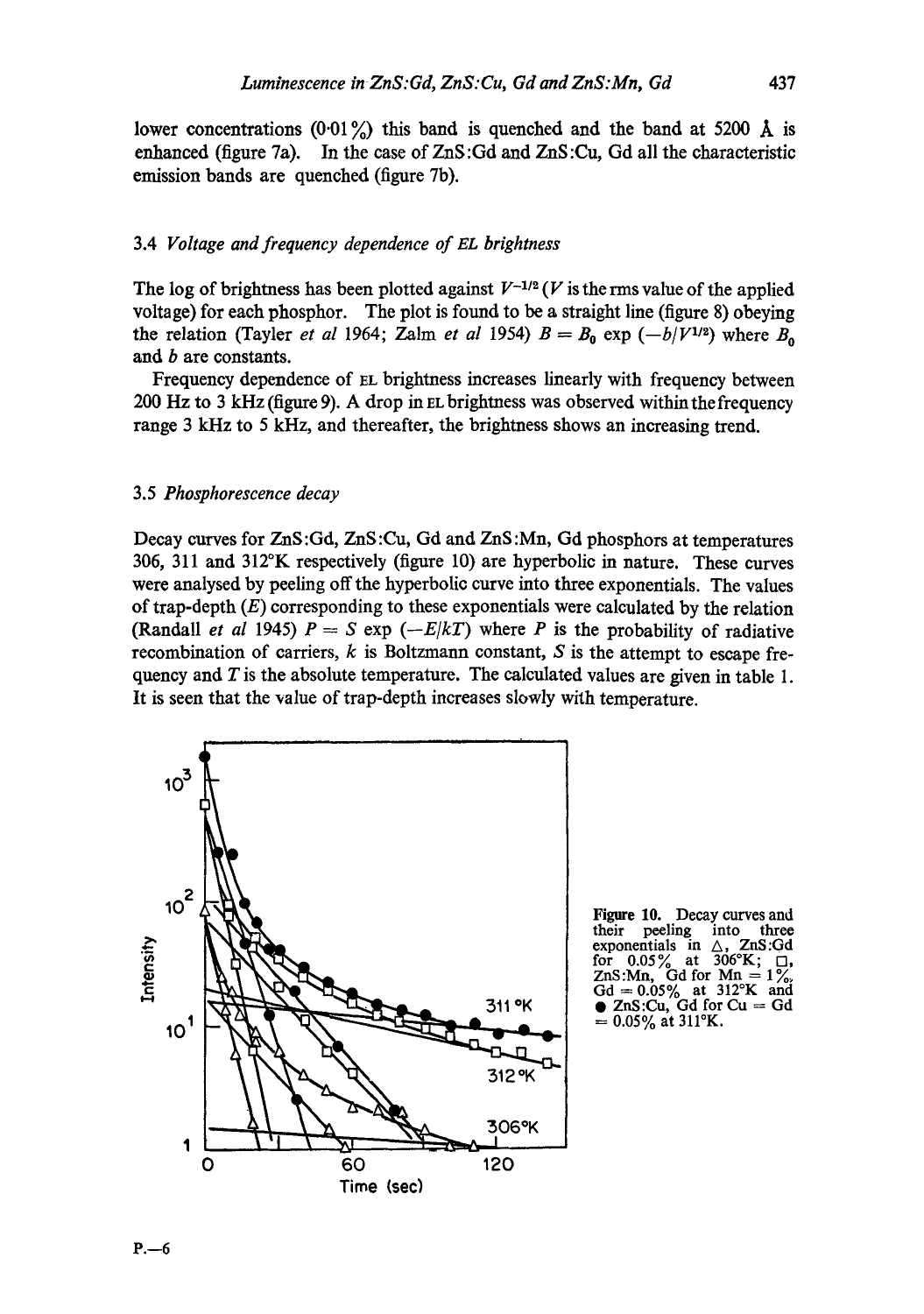| Phosphors     | Tempera-   | Trap-depth $(E)$ in eV |        |         |  |
|---------------|------------|------------------------|--------|---------|--|
|               | ture<br>°K | 1 exp                  | II exp | III exp |  |
| ZnS:Gd        | 270        | 0.41                   | 0.45   | 0.47    |  |
| $0.05\%$      | 306        | 0.48                   | 0.52   | 0.59    |  |
|               | 322        | 0.51                   | 0.54   | 0.61    |  |
|               | 353        | 0.55                   | 0.60   | 0.67    |  |
|               | 384        | 0.60                   | 0.64   | 0.74    |  |
| ZnS:(Cu, Gd)  | 270        | 0.41                   | 0.46   | 0.49    |  |
| $Cu = Gd$     | 311        | 0.50                   | 0.52   | 0.59    |  |
| $0.05\%$      | 324        | 0.51                   | 0.54   | 0.59    |  |
|               | 355        | 0.57                   | 0.60   | 0.66    |  |
|               | 388        | 0.60                   | 0.65   | 0.71    |  |
| ZnS:(Mn, Gd)  | 270        | 0.42                   | 0.46   | 0.54    |  |
| $Mn = 1.0\%$  | 312        | 0.49                   | 0.53   | 0.57    |  |
| $Gd = 0.05\%$ | 323        | 0.50                   | 0.54   | 0.59    |  |
|               | 354        | 0.56                   | 0.60   | 0.65    |  |
|               | 385        | 0.61                   | 0.65   | 0.71    |  |

**Table 1. Values of trap-depth (E) corresponding to three exponentials of slow,**  normal and fast decay rates at different temperatures (T)

# 3.6 *Thermoluminescence*

The thermal glow curves for ZnS :Gd, ZnS :(Cu, Gd) and ZnS :(Mn, Gd) are shown in figure 11. These curves were obtained experimentally at a single uniform heating rate 0.64°K/see. The values of trap-depth corresponding to each peak maxima which appear in glow curves were calculated by employing the relation

$$
E\left(\mathrm{eV}\right)=\frac{T^{\ast}\left(^{\circ}\mathrm{K}\right)-T_{0}\left(\beta\middle|\mathcal{S}\right)}{k\left(\beta\middle|\mathcal{S}\right)}
$$

where  $T^*$  is peak temperature,  $\beta$  the heating rate  $T_0$  and k are constants. Their values have been obtained graphically by Curie (1963).

# **4. Discussions**

The PL emission bands of phosphors studied above are in general similar to those obtained by the AC field excitation. The relative intensities of the bands in the two cases are different. ZnS:Cu, Gd and ZnS:Mn, Gd are examples of multiple band phosphors. The former emits two bands, blue and green and the other emits 4 bands blue, green, yellow-orange and red as is evident from the respective EL spectra. The intensities of these bands are strongly dependent on the concentration of dopant ions (figures 2 and 6). The luminescent light emission in these phosphors can be explained fairly well on the basis of Prener-Williams (1956) associated **donoracceptor** models of energy transfer among different centres.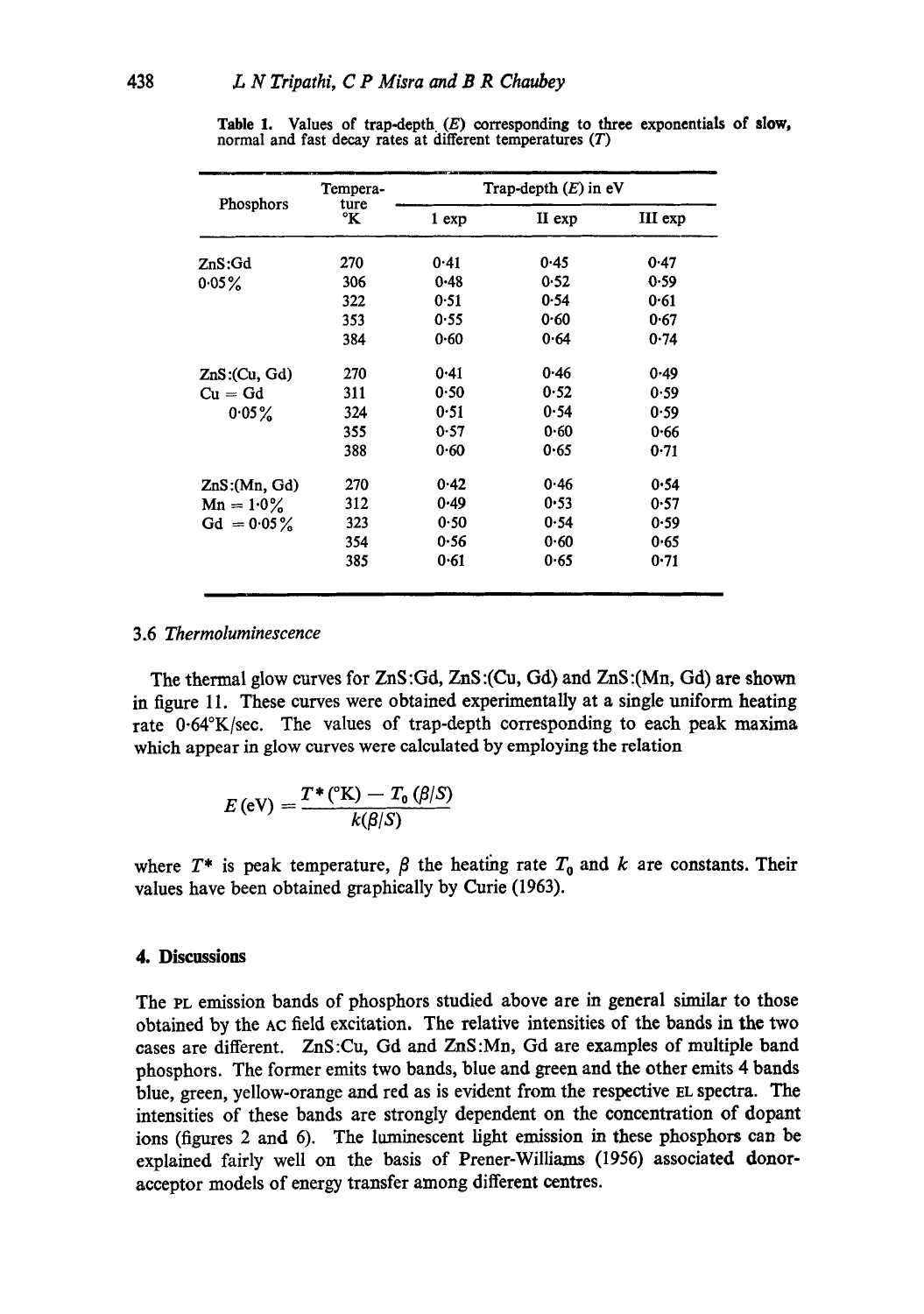

**Figure 11. Thermal glow curves at** uniform heating rate 0.64°K/see.  $\triangle$ , ZnS:Gd for Gd = 0.05%  $\Omega$ , ZnS:Cu, Gd for Cu = Gd = 0.05%  $\bullet$ , ZnS:Mn, Gd for Mn = 1.0% Gd = 0.05%

 $\triangle$ , ZnS:Mn, Gd for Mn = Gd =  $0.05\%$ .

In all these phosphors  $Gd^{3+}$  ions form donor levels near the conduction band. The position of these levels is not very definite but it is believed to be about 0.4 eV below the conduction band. Cu<sup>+</sup> ions form acceptor levels in the ZnS lattice. The Mn<sup>2+</sup> ions form localized level and its ground level  ${}^{6}S_{5/2}$  is situated in the valence band. The upper levels 4F, 4D, 4p and 4G (Klick *et al* 1952; Curie 1963) all lie in the forbidden energy gap. These states are split in the crystal field and are lowered in energy with respect to the ground state.

The single band green emission  $(510 \text{ nm})$  in ZnS:Gd may be due to electronic transition between the ground level of  $Gd^{3+}$  ions and the acceptor like  $Zn^{2+}$  ion vacancies, which act as hole traps. The gradual shift in the peak position indicates that  $Gd^{3+}$ ions are mainly incorporated at interstial sites (Leverenze 1948). The green band in  $ZnS:Cu$ , Gd may be ascribed to electronic transition from  $Gd^{3+}$  ground level to substitutional acceptor Cu\* level which acts as a recombination centre. Blue band may likewise be due to radiative electronic transition from the bottom of the conduction band to the Cu+ centre. The transition of electrons from the conduction band to the  $Zn<sup>2+</sup>$  ion vacancies is also possible giving rise to the self-activated blue emission. Due to mixing of two bands it is not possible to state with certainty which transition is actively predominant. To this the EL spectra (figure 4) comes to our rescue. The spectrum has a peak at 4700  $\AA$ . At higher concentrations of Cu and Gd<sup>3+</sup> the number of  $Zn^{2+}$  vacancies will be smaller and therefore the number of radiative transitions due to impact ionization and subsequent emission at copper will predominate over the blue transitions due to  $Zn^{2+}$  vacancies. The self-activated emission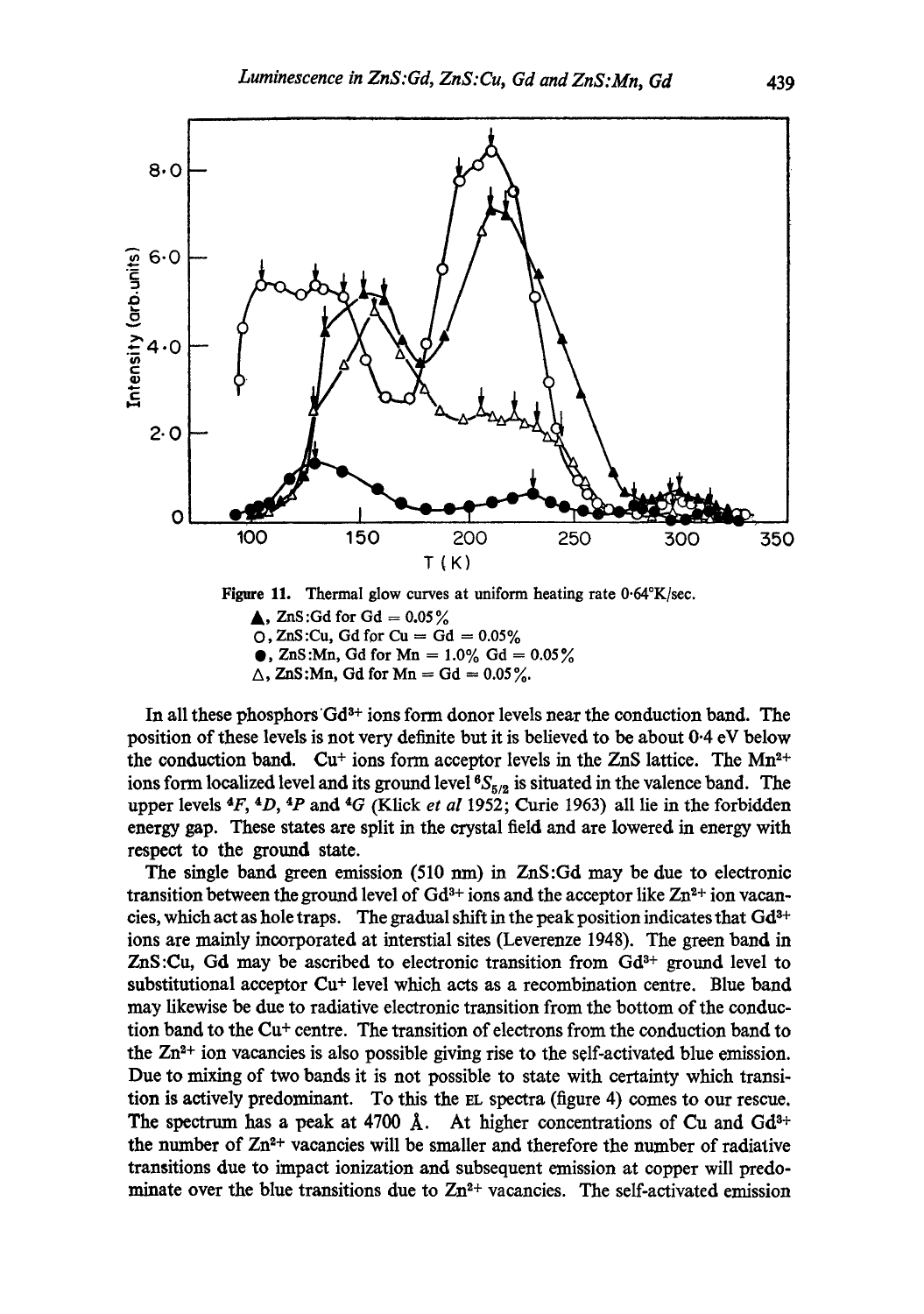will, therefore, be feeble and the dominant transition will be blue copper. Assuming that Cu<sup>+</sup> ground level  $0.9 \text{ eV}$  is above the valence band (Curie *et al* 1960) and adding to it the energy of the green band (530 nm) 2.34 eV we may locate the  $Gd^{3+}$  level at  $3.24$  eV *i.e.*  $0.4$  eV below the conduction band. The position of the Gd<sup>3+</sup> level explains also the green emission in  $ZnS:Gd$ . At lower concentrations of  $Cu<sup>+</sup>$  and  $Gd^{3+}$  probably the excitation probability for copper centres to emit blue band is more than the radiative recombination of electron from the  $Gd<sup>3+</sup>$  centre to the copper level (green emission). This explains the strong blue and moderate green emission in EL (figure 4). There is also a possibility of a red band which could not be fully recorded with certainty in view of the poor intensity (figure 5).

In ZnS:Mn, Gd the situation is quite different and interesting. The appearance and intensity of the bands change with concentration (figures 2 and 6). At lower concentrations of  $Mn^{2+}$  in  $ZnS$ :Mn, Gd the green emission due to radiative transition from  $Gd^{3+}$  centre to  $Zn^{2+}$  vacancies predominates. At higher concentrations of manganese the Mn<sup>2+</sup> ground state <sup>6</sup>S is directly excited by the photons (3650  $\AA$ ). The electrons are raised to  ${}^{4}F$  upper level, which relax non-radiatively to  ${}^{4}G$  level. The electrons in this level are de-excited to ground level  $6S$  and spontaneously emit yellow-orange light of wavelength 5800 A. Reduction in the intensity of the green band arising due to  $Gd^{3+}$  ions and subsequent increase in the intensity of  $Mn^{2+}$ yellow band points to some sort of energy transfer from  $Gd^{3+}$  to Mn centres. Photoelectron and hole transfer to the centres is more probable than the resonant energy transfer between  $Gd^{3+}$  and  $Mn^{2+}$  as the  $Gd^{3+}$  levels lie in UV region and the levels of  $Mn^{2+}$  mismatch.

In the EL spectra the 5800  $\AA$  band is predominant in all the samples having a higher concentration of  $Mn^{2+}$  ions. In this case the electrons which are accelerated by the applied field make elastic collision with  $Mn^{2+}$  ions causing excitation without ionization and subsequent emission of yellow light ( ${}^4G\rightarrow {}^6S$  transition within the Mn *d-d* shell). The impact ionization is less probable as it has been shown that in ZnS phosphor containing  $Mn^{2+}$ , no increase in photoconductivity is observed along with light emission (Piper 1953). The positions of the EL bands do not change either with voltage or frequency.

The enhancement of the 5800  $\AA$  band in PEL emission may be understood as follows: under simultaneous excitation of electric field and 3650 A radiation, more and more electrons are fed to the conduction band by the external radiation creating a higher density of conduction electrons. These electrons are accelerated in the applied electric field and when they gain sufficient energy from the field, their impact excites the Mn<sup>2+</sup> centres to higher levels  ${}^4D, {}^4P, {}^4F$ , which relax to the ground level giving yellow light.  ${}^{4}G$ ,  ${}^{6}S$  are free ion electronic terms. They are modified and split under the crystal field of octahedral symmetry in the ZnS lattice. In fact the electronic transition which takes place is

$$
{}^{4}G[{}^{4}T_{1} (t_{2}^{4}e^{1})] \rightarrow {}^{6}S[{}^{6}A_{1} (t_{2}^{3} e^{2})].
$$

We could not get fine structure in the yellow band due to low resolving power of the spectrograph. Moreover as pointed out earlier the  $3650 \text{ Å}$  photons also directly excite the  $Mn<sup>2+</sup>$  ions. The field and photonic excitation thus reinforce each other and the light emission is enhanced.

Quenching of blue and green bands in other phosphors could be understood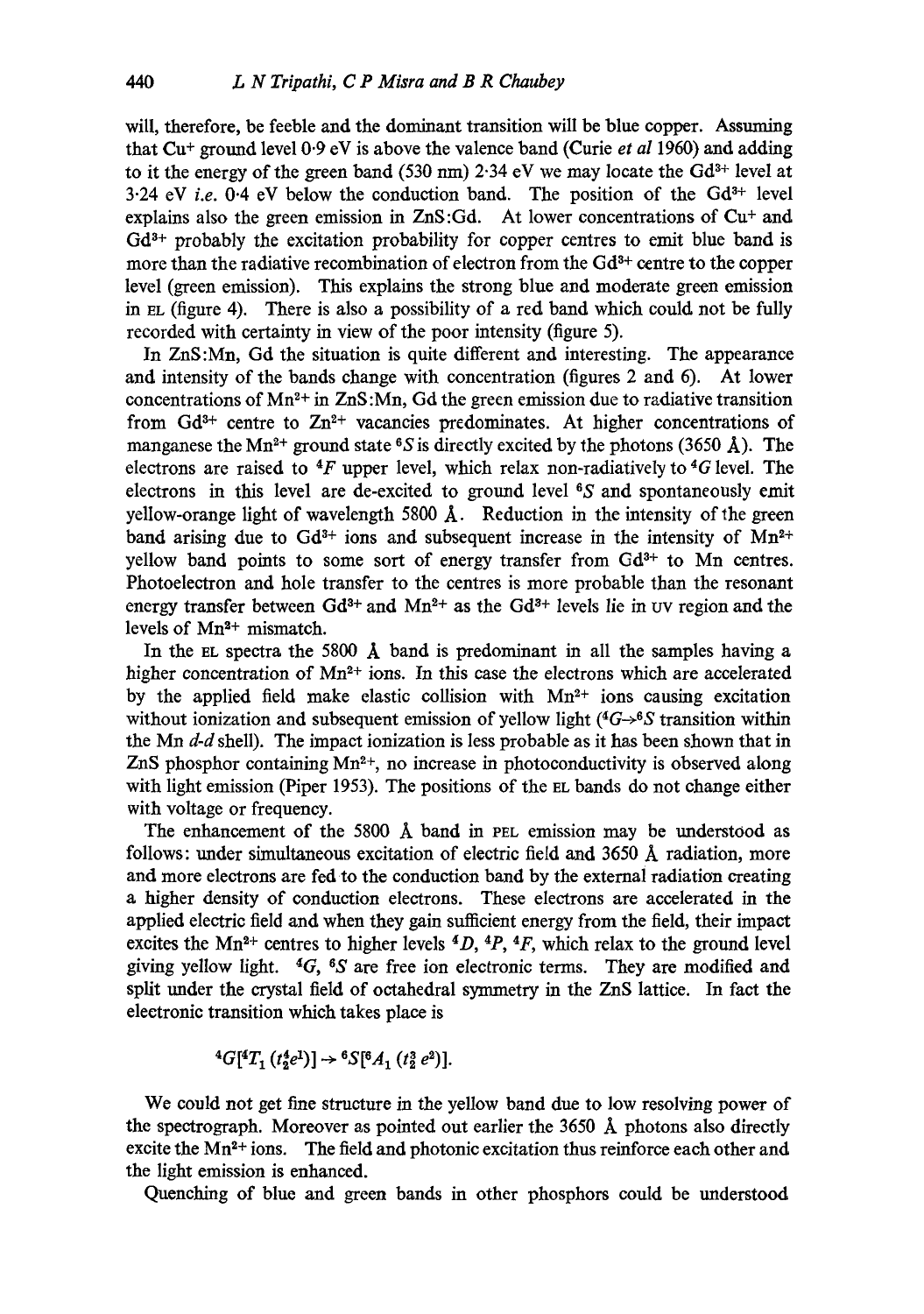qualitatively, if it is supposed that some kind of trapping of excited carriers takes place at some deeper traps.

The relation  $B = B_0 \exp(-b/\sqrt{V})$  shows the excitation mechanism of EL emission in acceleration-collision at Schottky barrier layer at metal-semiconductor contact. The thickness of the barrier layer varies as  $V^{1/2}$ . The drop in the EL brightness in the frequency range 3 to 5 kHz may be attributed to the trapping of some of the electrons in the empty donor levels and/or traps in such frequency range of the applied field. The trapped electrons are subsequently released by the field at still higher frequencies and increase in brightness results beyond 5 kHz. The sublinear increase in brightness with frequency is in good agreement with the work on the other ZnS phosphors (Ivey 1963; Piper *et al* 1955).

The slow increase of trap-depth with temperature can be explained by the fact that some thermally stimulated electrons may recombine and others may be retrapped at lower trapping levels. The retrapping process may introduce a redistribution of electrons; that is why the trap-depth increases slowly with temperature. This may also be due to a change in the positions of trapping levels due to increase in band gap with temperature (Schonhofer 1958; Seiwert 1949).

The group of traps in these phosphors are indicated in figure 11 and table 2. A group of traps about 129°K in Gd doped ZnS is enhanced in the presence of Mn, while the group of traps about 218°K are quenched at higher concentration of Mn in ZnS:Mn, Gd. For  $0.05\%$  concentration of Mn and Gd, many new traps arise. ZnS :Cu, Gd also produces some extra group of traps. These trapping states may be attributed to different intrinsic lattice defects of impurities in different valency states, such as  $Gd^{3+}$  state results in  $Gd^{2+}$  state by capturing an electron, which consequently behaves like a trap.

| Phosphors                                     | Peak tempera-<br>ture $(^{\circ}K)$           | $E$ (eV)                                             |
|-----------------------------------------------|-----------------------------------------------|------------------------------------------------------|
| ZnS:Gd<br>0.05 $\%$                           | 132<br>152<br>161<br>208<br>218<br>299        | 0.25<br>0.30<br>0.31<br>0.41<br>0.43<br>0.60         |
| $ZnS$ : (Cu, Gd)<br>$Cu = Gd = 0.05\%$        | 103<br>129<br>143<br>195<br>211<br>296        | 0.19<br>0.25<br>0.28<br>0.39<br>0.42<br>0.60         |
| ZnS:(Mn, Gd)<br>$Mn = 1.0\%$<br>$Gd = 0.05\%$ | 129<br>231<br>278<br>313                      | 0.25<br>0.46<br>0.56<br>0.63                         |
| ZnS:(Mn, Gd)<br>$Mn = Gd = 0.05\%$            | 129<br>157<br>208<br>222<br>233<br>243<br>301 | 0.25<br>0.31<br>0.41<br>0.44<br>0.46<br>0.49<br>0.61 |

**Table** 2. Values of trap-depth (E) obtained by thermal glow curves at uniform heating rate 0.64 °K/Sec.